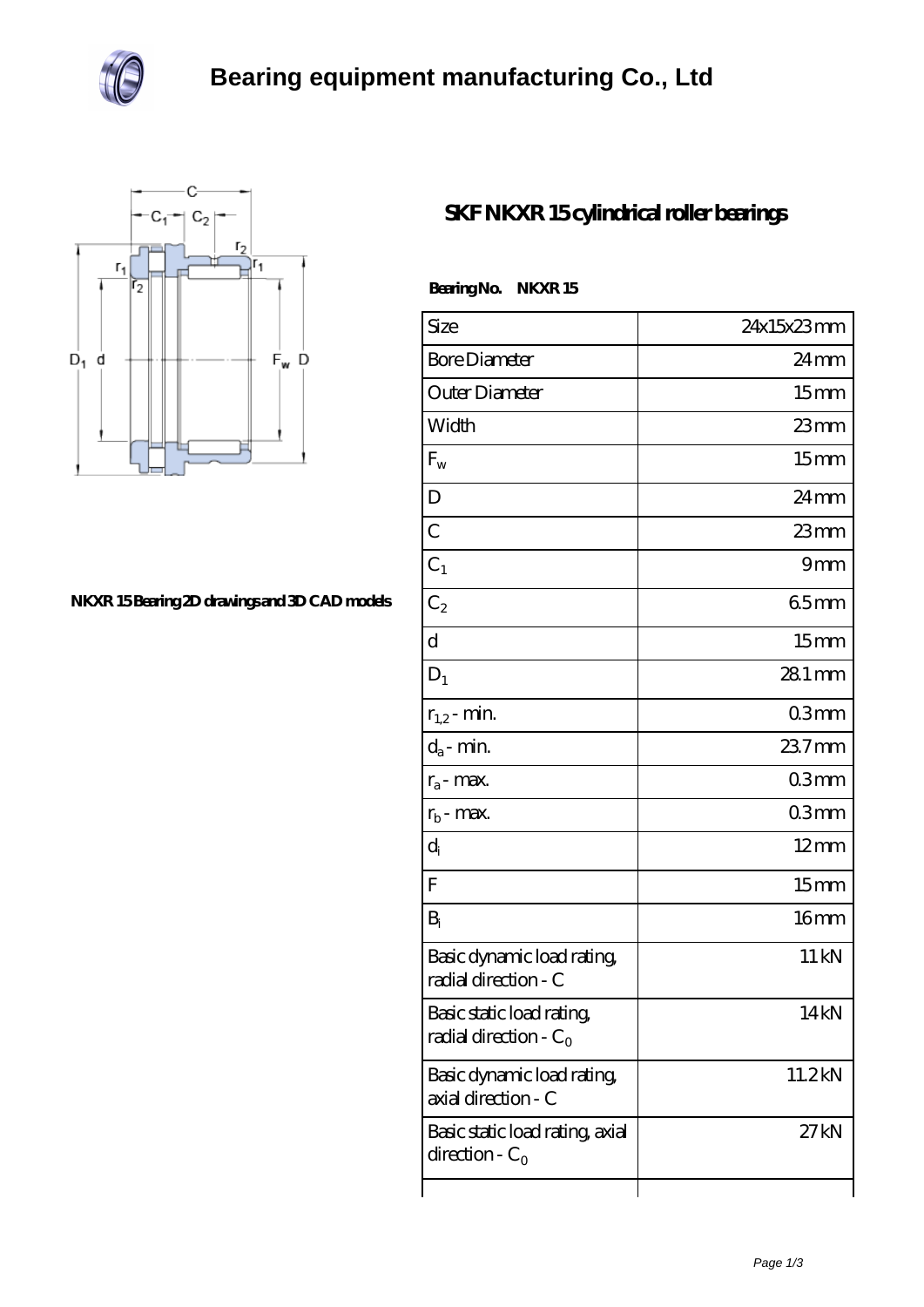

## **[Bearing equipment manufacturing Co., Ltd](https://davidsherjan.com)**

| Fatigue load limit, radial<br>direction - $P_u$        | 1.7kN              |
|--------------------------------------------------------|--------------------|
| Fatigue load limit, axial<br>$direction - Pu$          | 24kN               |
| Reference speed                                        | 4300r/min          |
| Limiting speed                                         | 8500r/min          |
| Mass bearing                                           | 0042kg             |
| Category                                               | Bearings           |
| Inventory                                              | Q0                 |
| Manufacturer Name                                      | <b>SKF</b>         |
| Minimum Buy Quantity                                   | N/A                |
| Weight/Kilogram                                        | 0042               |
| Product Group                                          | <b>BO4144</b>      |
| $F_{w}$                                                | 15mm               |
| $C_1$                                                  | 9mm                |
| C <sub>2</sub>                                         | 65mm               |
| $D_1$                                                  | $281$ mm           |
| $r_{1,2}$ min.                                         | 03mm               |
| $d_a$ min.                                             | $237$ mm           |
| $r_a$ max.                                             | 03mm               |
| $r_{\rm b}$ max.                                       | 03mm               |
| $\operatorname{d}_{\mathsf{i}}$                        | $12 \text{mm}$     |
| $B_i$                                                  | 16 <sub>mm</sub>   |
| Basic dynamic load rating,<br>radial direction C       | $11 \,\mathrm{kN}$ |
| Basic static load rating,<br>radial direction $C_0$    | 14 <sub>kN</sub>   |
| Basic dynamic load rating,<br>axial direction C        | 11.2kN             |
| Basic static load rating, axial<br>direction $C_0$     | 27 kN              |
| Fatigue load limit, radial<br>$\alpha$ direction $P_u$ | 1.66kN             |
| Fatigue load limit, axial                              | 245kN              |